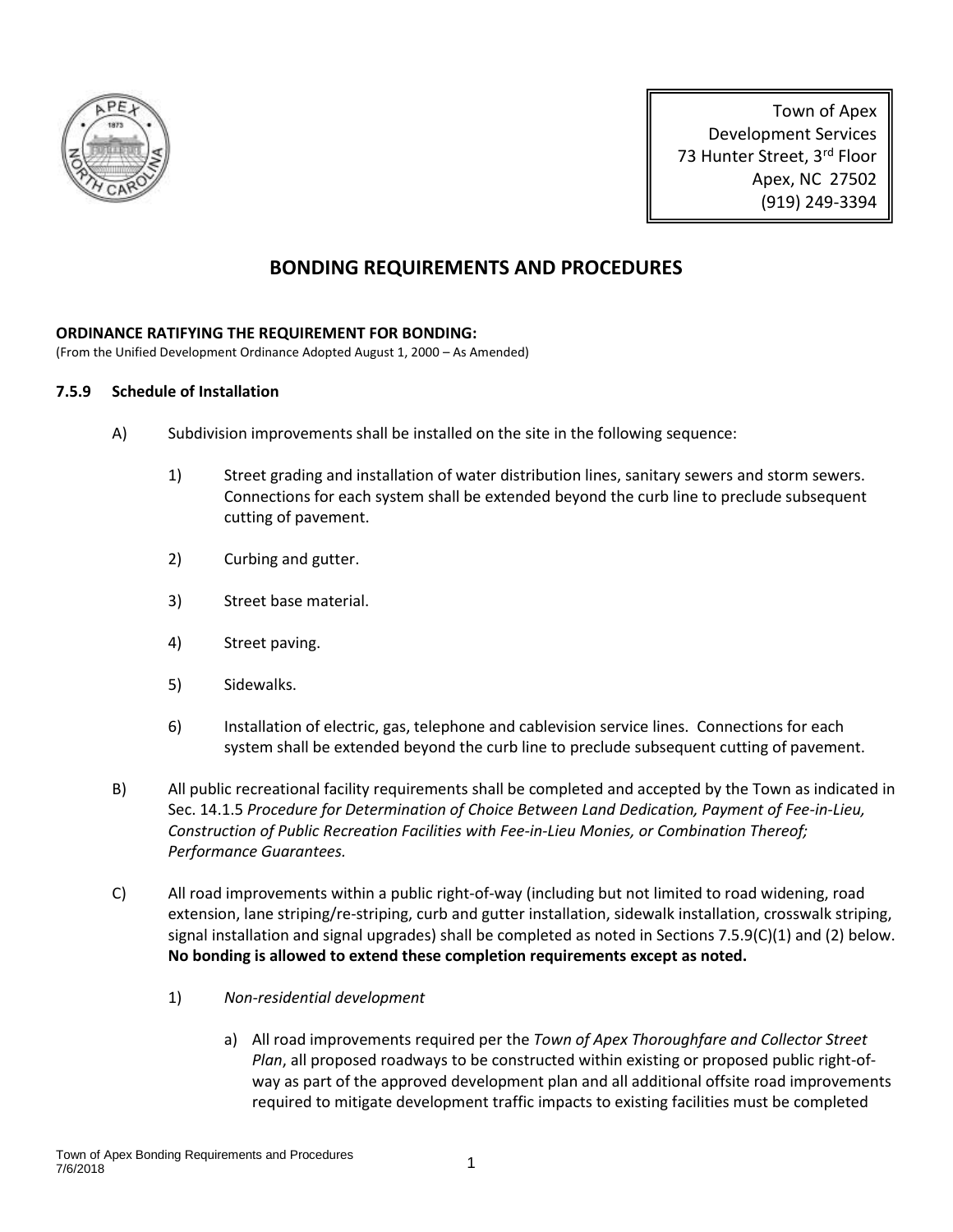prior to issuance of the first Certificate of Occupancy (CO) in the development. For phased developments, all the improvements applicable to a phase must be completed before the first CO is issued for the phase.

- b) All other road improvements (including but not limited to drives, private roads, and alleys) must be completed prior to the last CO in the development or per the approved phase plan for the project, whichever is first.
- c) Signal installations or upgrades which are required improvements in the TIA shall be installed based on NCDOT and Town of Apex approvals. Bonding for signals shall be in accordance with Sec 7.5.13.

#### 2) *Residential development*

- a) All road improvements required per the *Town of Apex Thoroughfare and Collector Street Plan*, all proposed roadways to be constructed within existing or proposed public right-ofway as part of the approved development plan and all additional offsite road improvements required to mitigate development traffic impacts to existing facilities must be completed prior to the first plat approval for single family residential and townhomes and prior to the first CO for multi-family, apartments and/or condominiums. For phased multi-family, apartment and/or condominium developments, all the improvements applicable to a phase must be completed before the first CO is issued for the phase.
- b) All other road improvements (including but not limited to drives, private roads, and alleys) must be completed prior to completion of ninety-five (95%) percent of the COs within the development or per the approved phase plan for the project, whichever is first.
- c) Sidewalk installation is preferred prior to the first plat being signed. Sidewalks may be bonded in accordance with Sec. 7.5.13 but must be installed lot line to lot line prior to any single family or townhome CO. However, all sidewalks required per the approved development plan shall be installed by the time that 95% of CO's for the subdivision phase have been issued.
- d) Signal installations or upgrades which are required improvements in the TIA shall be installed based on NCDOT and Town of Apex approvals. Bonding for signals shall be in accordance with Sec. 7.5.13.

## **7.5.10 Installation of and Reimbursement for Oversized and/or On-Site/Off-Site Improvements**

Where the Town Council deems it necessary in the interest of the health, safety and general welfare of the residents of the Town, the subdivider shall make certain improvements at sizes in excess of those which would normally be required. Where such oversized improvements are required, the Town shall reimburse the subdivider for the cost of materials incurred over and above those required to serve such subdivider's subdivision. Such reimbursement shall be made in accordance with the policies regarding Town participation in oversized and/or on-site/off-site utility projects as may be amended from time to time. The timing of the installation of the oversized and/or on-site/off-site road improvements shall follow the requirements of Section 7.5.9(C).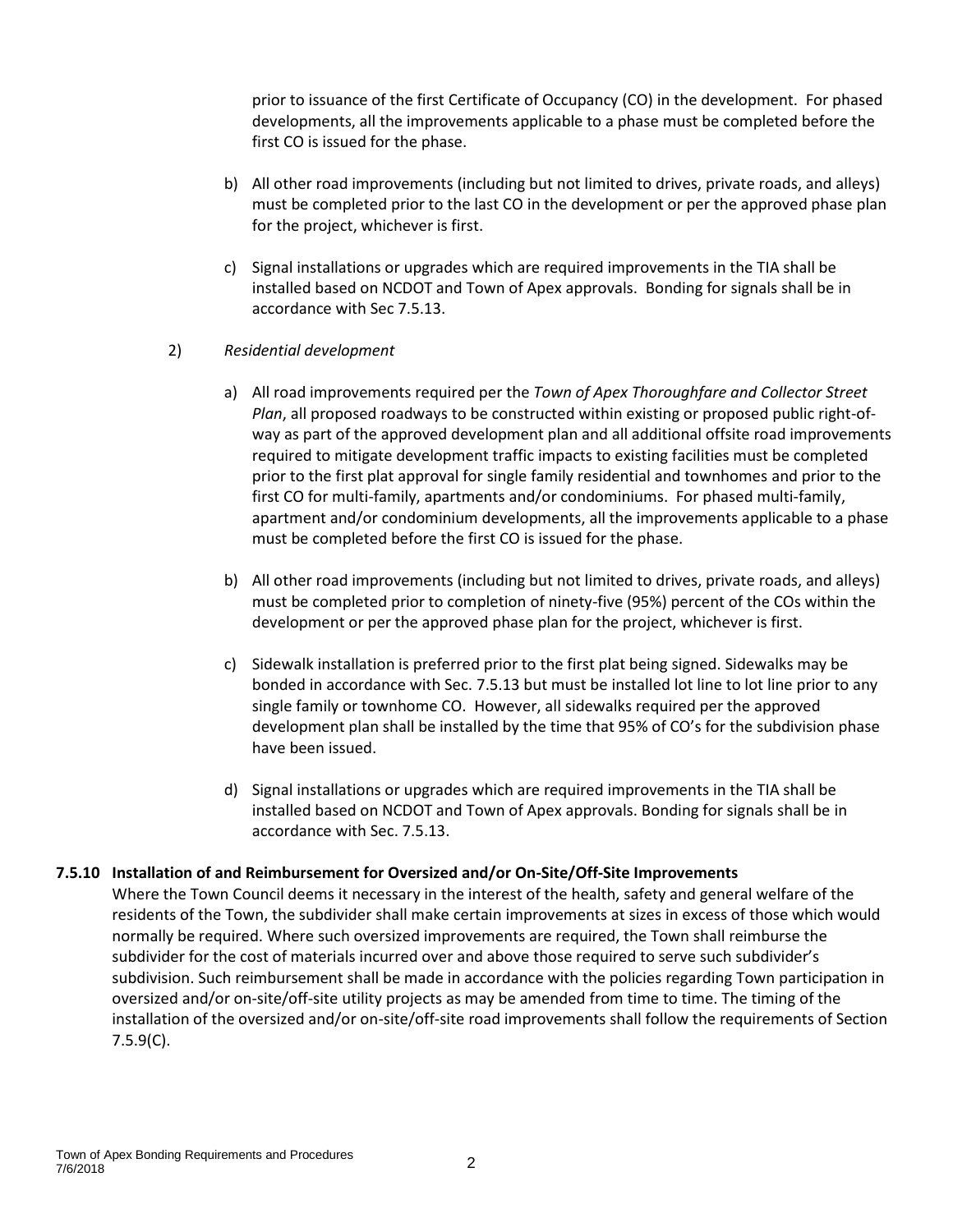#### **7.5.11 Ownership of Completed Improvements**

All water, sanitary sewerage and storm drainage facilities, hydrants, pumps, valves, blowoffs, manholes, service meters and all other appurtenances and fixtures associated with such systems which are installed in public rights-of-way and utility or drainage easements under the requirements of this article shall become the sole property of the Town upon acceptance. All electric service facilities installed in public rights-of-way and utility easements located within the municipal electric service area shall become the sole property of the Town upon acceptance.

#### **7.5.12 Installation Prerequisite to Approval of Final Plat and Extension of Town Services or Utilities**

- A) Prior to approval of a final plat for subdivision, the subdivider shall have installed improvements specified in this chapter or guaranteed their installation as provided in this section.
- B) No municipal services or utilities shall be extended or furnished to any subdivision either within or outside the Town until the subdivider shall have installed the improvements specified in this chapter or guaranteed their installation as provided.

#### **7.5.13 Performance Guarantee in Lieu of Construction Prior to Acceptance of Final Plat**

In lieu of prior construction of the improvements required by this article, the Town may, for the purpose of approving a final plat, accept a guarantee from the subdivider that such improvements will be carried out according to the Town's specifications at subdivider's expense. Such guarantee may be in the form of a surety bond enforceable at the sole discretion of the Town, a letter of credit that meets the specifications of Sec. 7.5.17 *Irrevocable Letter of Credit in Lieu of Surety Bond or Other Guarantee of Performance*, certified check drawn in favor of the Town, or cash deposited with the Town. The subdivider shall install sufficient improvements to provide functional fire protection (with adequate street access and water supplies for the fire-fighting equipment). Such guarantee shall be in an amount of not less than 125% of the estimated cost of the construction of the required improvements. The developer shall submit his estimate of this amount subject to review, modification, and approval, which shall be by the Water Resources Director or Public Works and Transportation Director, as appropriate. Performance guarantees shall run for a period of one year and may be renewed once for a like period upon written approval from the Water Resources Director or Public Works and Transportation Director, as appropriate. All required construction of improvements, less the final lift of asphalts and adjustments, shall be completed within one year from approval of the final plat. The obligation to maintain Performance Guarantees for the final lift of asphalt and utility adjustments is independent of the additional obligation to provide the Defects Guarantee.

#### **7.5.14 Defects Guarantee**

- A) The Town shall require a bond (enforceable at the sole discretion of the Town) guaranteeing utility taps, curbs, gutters, street pavement, sidewalks, greenways, drainage facilities, water and sewer lines and other improvements against defects for one year. All guarantees must remain in force in the Town's favor for a period of no less than the longer of 1) one year from the satisfactory completion of the performance inspection, or 2) until 60% of the lots in the bonded phase have been issued a Certificate of Occupancy. If during the one-year defects period substantial corrections to the required improvements are made, then such corrections must be bonded for an additional one year after acceptance by the Town. Substantial corrections are defined as follows:
	- 1) *Roadway.* Total repair area exceeds 15% of the original construction.
	- 2) *Curb and gutter.* Total linear feet of repairs exceeds 15% of the original construction.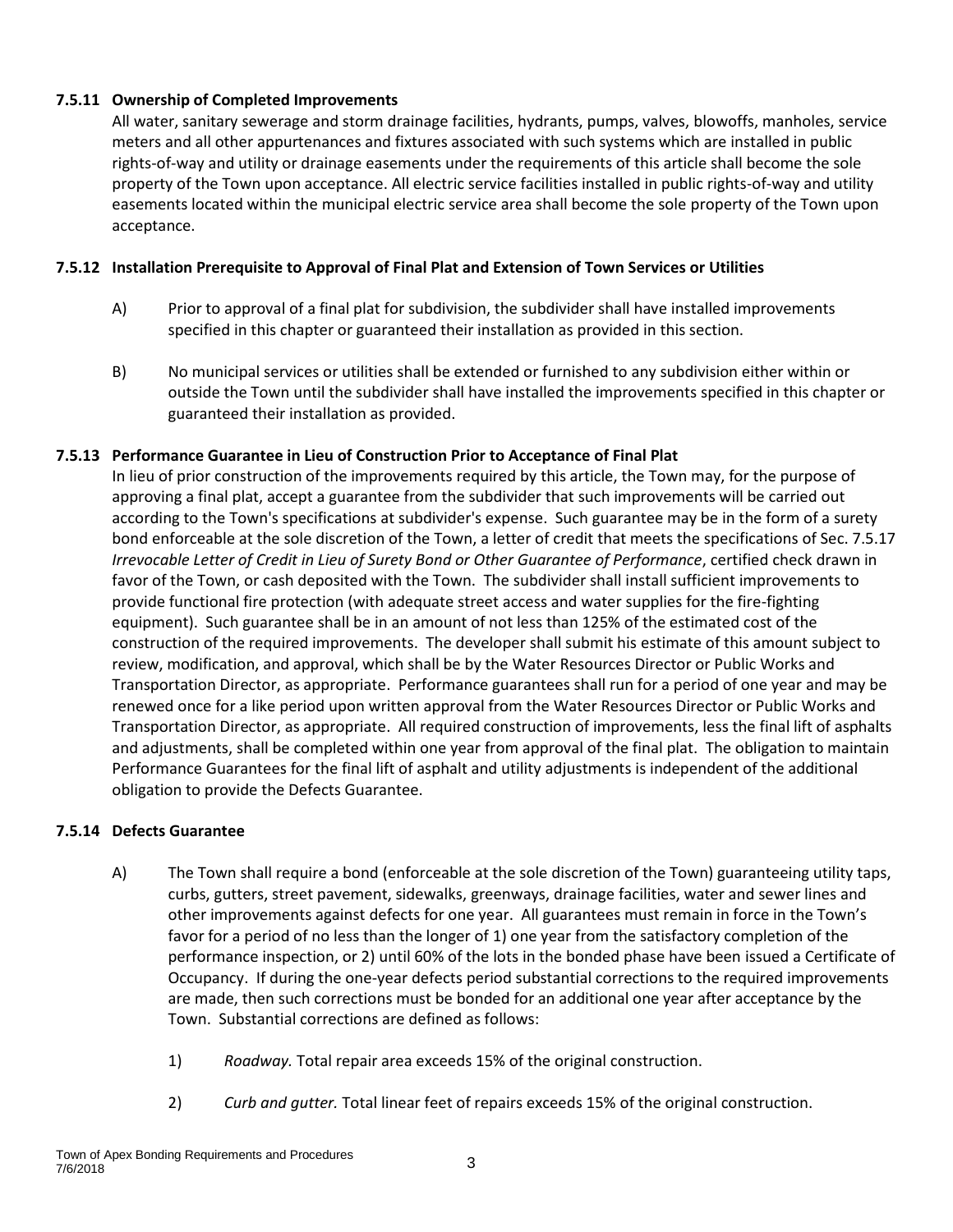- 3) *Water system.* The system experiences two (2) or more failures with the piping or any associated components.
- 4) *Sewer system.* The system experiences two (2) or more failures with the piping or any associated components.
- 5) *Storm water collection system.* The system experiences two (2) or more failures with the piping or any associated components.
- B) This bond shall be in the amount determined by the Water Resources Director or Public Works and Transportation Director, as appropriate and shall be in cash or be made by a surety company authorized to do business in North Carolina.

#### **7.5.15 Maintenance Guarantee**

The Town shall secure from all subdividers a bond or guarantee in which each subdivider shall agree to maintain the backfill and any improvements located thereon and therein and any ditch, which has been dug in connection with the installation of such improvements. Such bond or guarantee shall be binding on the subdivider for a period of one (1) year after the acceptance of such improvements by the Town.

#### **7.5.16 Final Plat Review Contingent on Execution of Guarantees**

No final plat will be accepted for review by the Planning Director, Water Resources Director, or Public Works and Transportation Director unless such plat is in compliance with Sec. 7.3.4.C and Secs. 7.5.12 through 7.5.15.

# **7.5.17 Irrevocable Letter of Credit in Lieu of Surety Bond or Other Guarantee of Performance**

Whenever by this section a surety bond, certified check, or cash bond is required to guarantee performance by any person or to guarantee against defects, the security for said guaranty may be in the form of an irrevocable letter of credit from any commercial bank doing business in the state and addressed to the Town in the sum and the terms required by such bond, guaranty, or deposit.

## **BONDING REQUIRED FOR PLATTING:**

All development projects within the Town of Apex will be required to place surety funds in the Town's favor prior to receiving the project plat for residential or plat or Certificate of Occupancy for non-residential construction. The amount of these funds must receive prior approval by the Water Resources Director or Public Works and Transportation Director, as appropriate (see "Approved Methods for Submitting Bond Amounts for Approval"). Under no circumstance will the Town of Apex accept a bond from multiple contractors on a project. The Town will accept a bond from a single contractor, for the entire approved amount, for the whole project. **All Letters of Credit submitted as security must have the issuing Bank's place of collection in the Triangle region in the State of North Carolina or be collectible via fax or overnight courier.**

#### **BONDING REQUIRED FOR WARRANTY:**

After satisfactory completion of a construction inspection of all development projects within the Town of Apex, the developer must provide a Warranty Bond in the Town's favor guaranteeing the improvements against defects for a period of one year. The Warranty Bond must be in the amount of 25% of the construction costs for utility taps, curbs, gutters, street pavement, sidewalks, drainage facilities, water and sewer lines and other improvements. The amount of these funds must receive prior approval by the Water Resources Director or Public Works and Transportation Director,